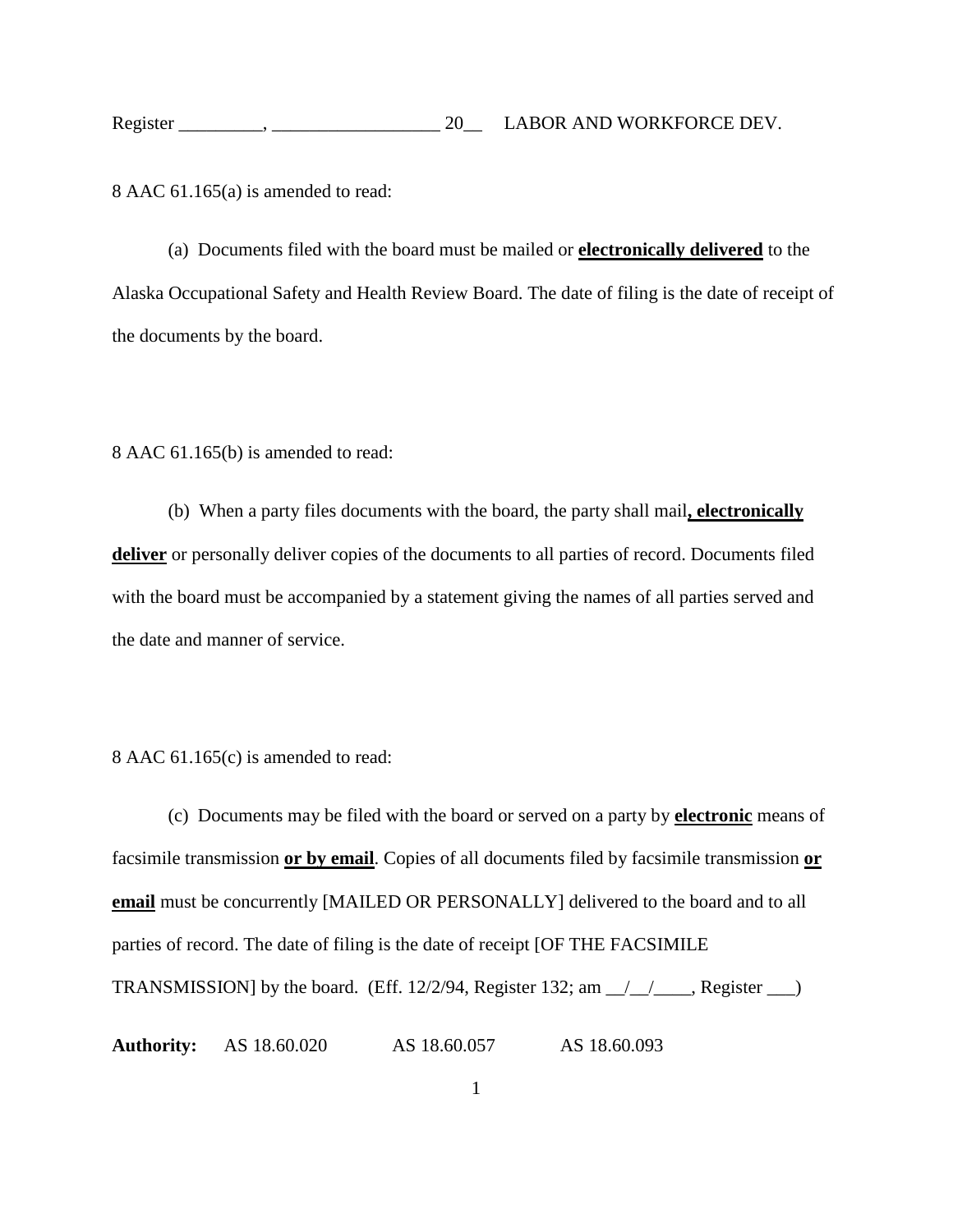| Register |  | LABOR AND WORKFORCE DEV. |
|----------|--|--------------------------|
|----------|--|--------------------------|

8 AAC 61.175(a) is amended to read:

(a) Within 30 days of receipt by the department of a timely notice of contest, if the matter has not been settled or otherwise resolved, the department will file a complaint with the board. The complaint must specify the alleged violations, proposed penalties, and abatement dates that are contested. A copy of the complaint must be mailed**, electronically delivered** or personally delivered to the party filing the notice of contest and to all parties of record.

8 AAC 61.175(b) is amended to read:

(b) Within 30 days of receipt of the department's complaint, the party against whom the complaint was issued shall file an answer with the board. The answer must contain a statement responding to the allegations in the department's complaint and must include any affirmative defenses known to the party. A copy of the answer must be mailed**, electronically delivered** or personally delivered to the department and to all parties of record.

8 AAC 61.175(c) is amended to read:

(c) An employer, affected employee, or authorized employee representative, who has not filed a notice of contest, may participate as a party in the proceedings before the board by filing a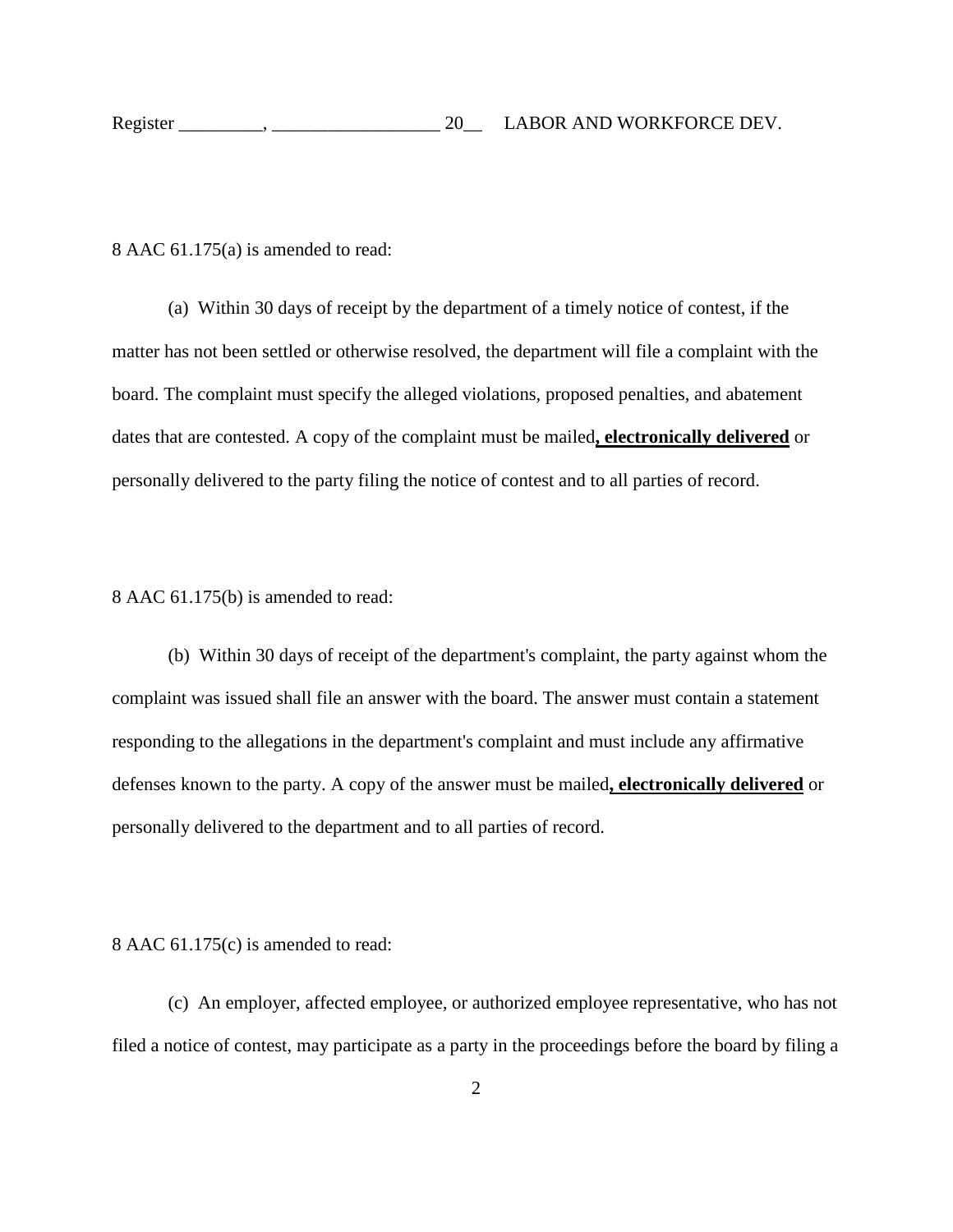| Register | LABOR AND WORKFORCE DEV. |
|----------|--------------------------|
|----------|--------------------------|

written notice of participation with the board at least 20 days before the hearing. The notice of participation must contain the name, address and telephone number of the employer, affected employee, or authorized employee representative requesting to participate as a party and must be mailed**, electronically delivered** or personally delivered to all parties of record. Failure to give notice of participation as a party does not prevent an employer, affected employee, or authorized employee representative, from attending the hearing or testifying as a witness for a party to the hearing.

(Eff. 12/2/94, Register 132; am \_\_/\_\_/\_\_\_\_, Register \_\_\_)

**Authority:** AS 18.60.020 AS 18.60.057 AS 18.60.093

8 AAC 61.185(a) is amended to read:

(a) The department will, in its discretion, withdraw a citation or proposed penalty at any stage in the proceedings in a contested case. If a citation or proposed penalty is withdrawn before the hearing in a contested case, a notice of withdrawal must be submitted in writing to the board and copies must be mailed**, electronically delivered** or personally delivered to all parties of record. In addition, the employer shall mail**, electronically deliver** or personally deliver a copy of the notice of withdrawal to any authorized employee representatives and shall post a copy of the notice of withdrawal, for not less than 10 days, at the place of employment where notices to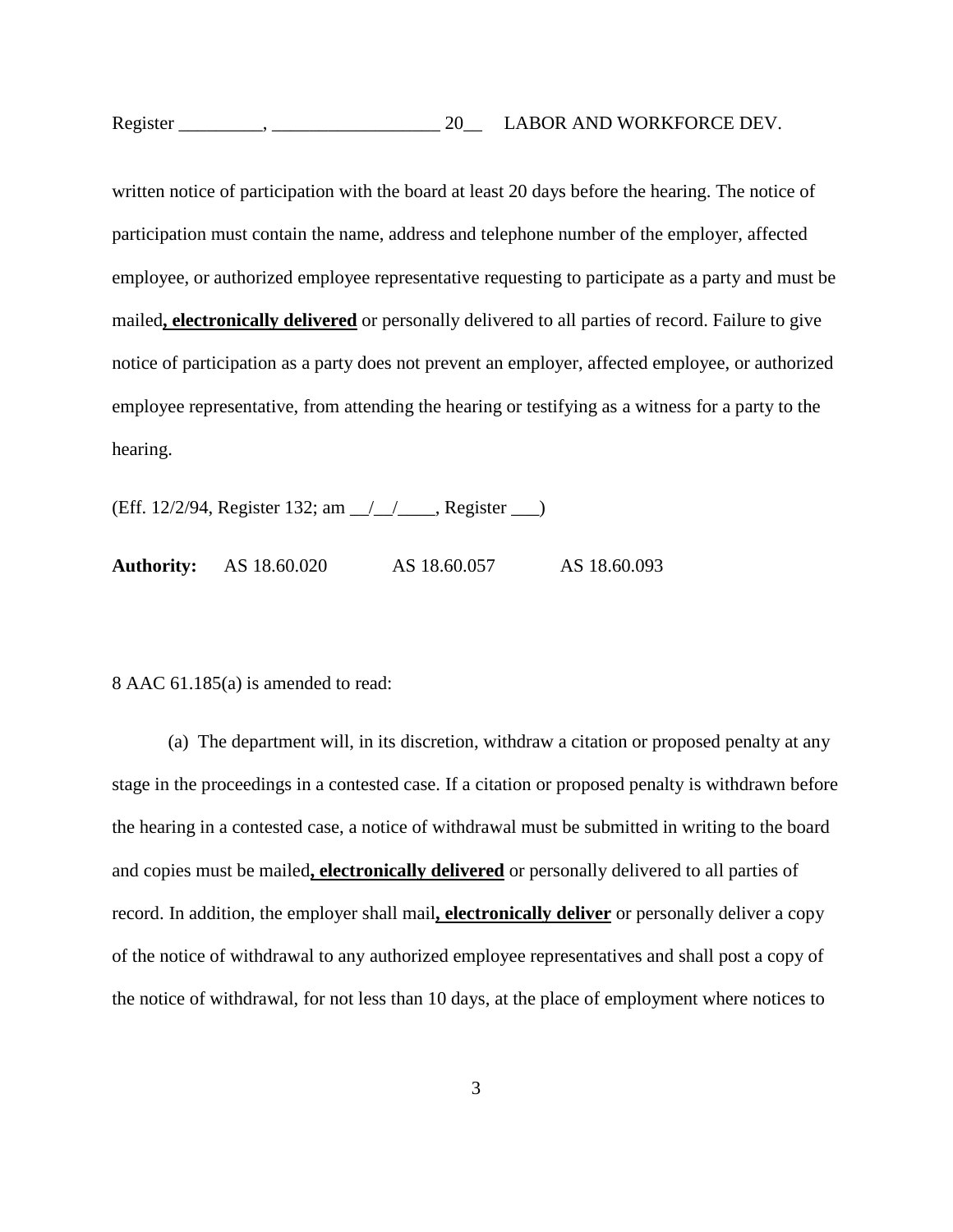employees are customarily posted. Proof of the mailing or delivery and posting at the place of employment must be made by the employer in an affidavit submitted to the board.

8 AAC 61.185(b) is amended to read:

(b) An employer, affected employee, or authorized employee representative that has filed a notice of contest may withdraw the notice of contest at any stage in the proceedings in a contested case. A notice of withdrawal must be submitted in writing to the board and copies must be mailed**, electronically delivered** or personally delivered to all parties of record.

(Eff. 12/2/94, Register 132; am \_\_/\_\_/\_\_\_\_, Register \_\_\_)

**Authority:** AS 18.60.020 AS 18.60.057 AS 18.60.093

8 AAC 61.195(b) is amended to read:

(b) A settlement agreement must include: (1) an attached copy of each citation being settled; (2) a statement of the terms of settlement for each citation being settled; (3) evidence or documentation of abatement for each citation affirmed under the settlement agreement; (4) a statement of any contested citations or issues that remain for hearing; (5) a statement that**, unless the abatement date is opposed and a hearing is scheduled under (d) of this section,** the board **will** [MAY] enter a final order having the same force and effect as a final order made after a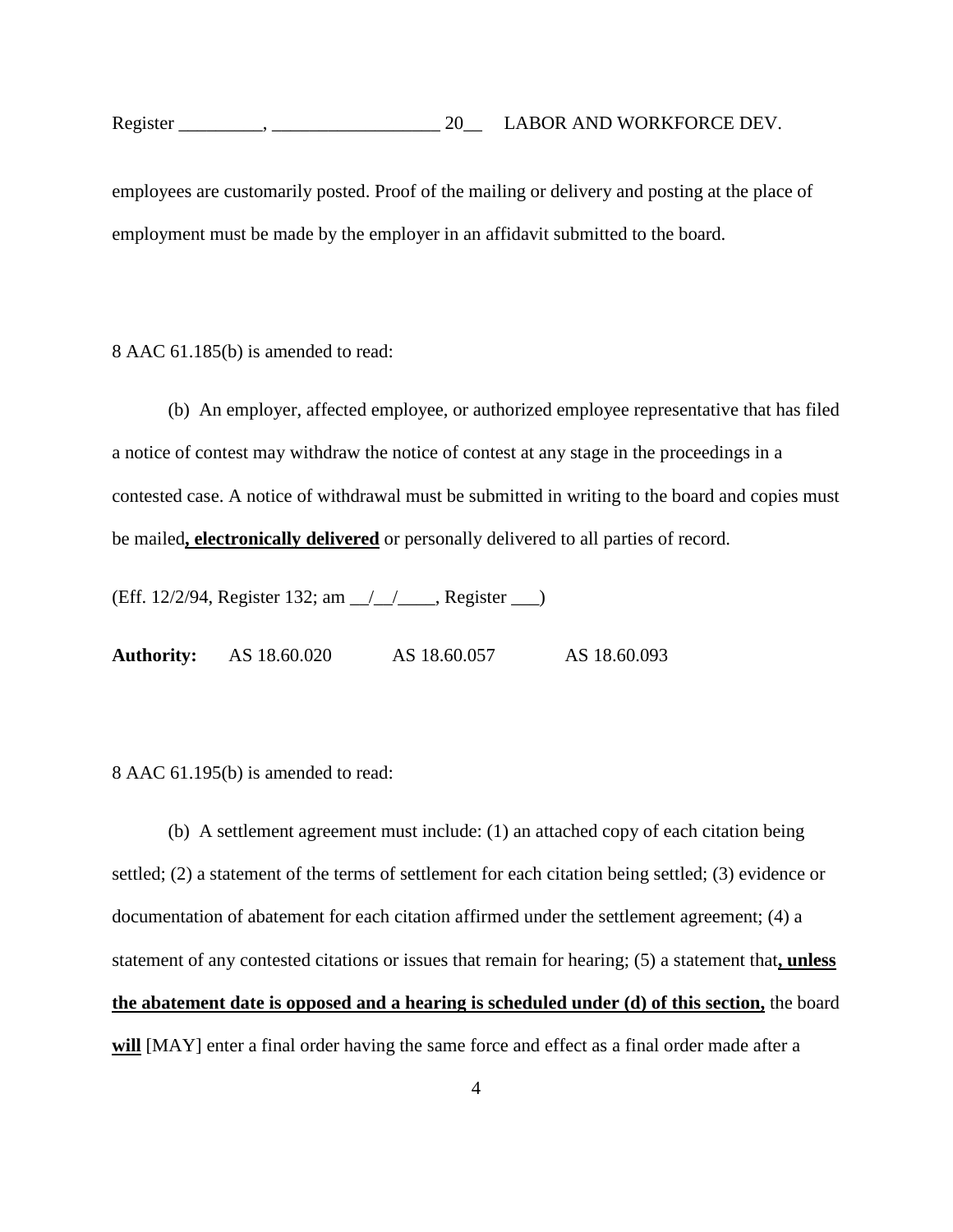hearing; (6) an affidavit completed by the employer verifying that a copy of the settlement agreement was mailed or personally delivered to any authorized employee representatives and was posted for not less than 10 days at the place of employment where notices to employees are customarily posted; and (7) a waiver of any further proceedings before the board or the department concerning a citation settled under this section.

8 AAC 61.195(c) is amended to read:

(c) A settlement agreement mailed**, electronically delivered** or personally delivered to an authorized employee representative and posted at the place of employment must include a cover page containing the following language:

NOTICE OF SETTLEMENT OF ALASKA OSH CITATION Attached is a settlement agreement concerning occupational safety and health citations issued by the Alaska Department of Labor and Workforce Development. Any affected employee or authorized employee representative may object to the reasonableness of any abatement dates in the settlement agreement by giving written notice of the objection within 15 days of the receipt or posting of the settlement agreement. Notice of objection to the reasonableness of the abatement date must be mailed**, electronically delivered or personally delivered** to the Alaska Occupational Safety and Health Review Board, P.O. Box **111149** [21149], Juneau, Alaska **99811-1149** [99802**-**1149].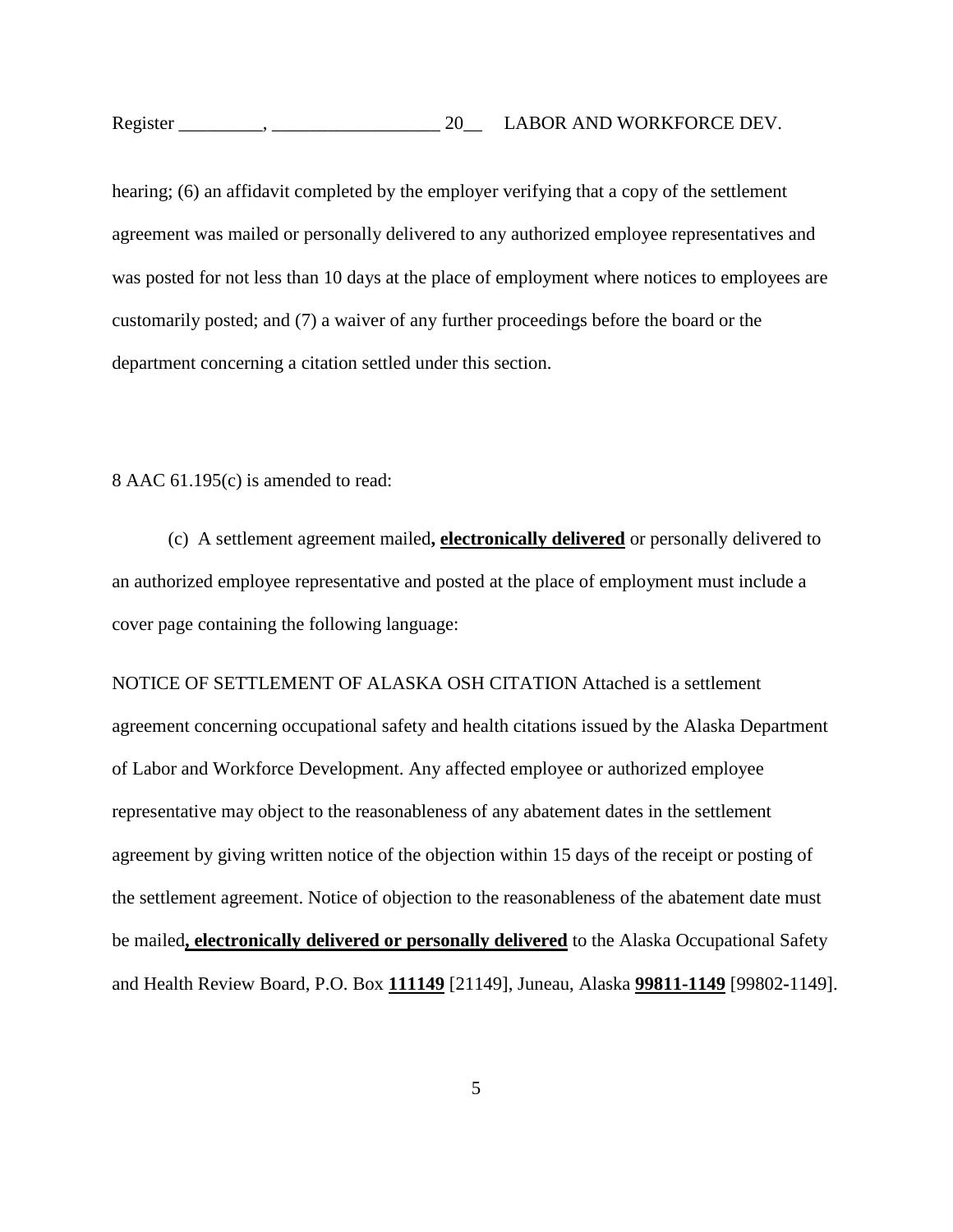Upon receipt of an objection, the board may schedule a conference or hearing **and issue an order regarding the abatement date**.

8 AAC 61.195(d) is amended to read:

(d) Upon receipt of an objection to the reasonableness of an abatement date in a settlement agreement, the board may schedule a conference or hearing **and issue an order regarding the abatement date**. (Eff.  $12/2/94$ , Register 132; am  $\angle$  /  $\angle$  Register  $\angle$ )

**Authority:** AS 18.60.020 AS 18.60.057 AS 18.60.093

8 AAC 61.205(a) is amended to read:

(a) The board shall **schedule** [CONDUCT] hearings on a quarterly basis, unless upon a motion by a party or on its own motion, the board schedules an expedited hearing.

8 AAC 61.205(n) is amended to read:

(n) A hearing before the board shall be [TAPE] recorded. A person may obtain a duplicate **recording** [AUDIOTAPE] or a **written** [TYPED] transcript of a hearing by submitting a request in writing to the board and paying the cost of **the recording or** [PREPARING THE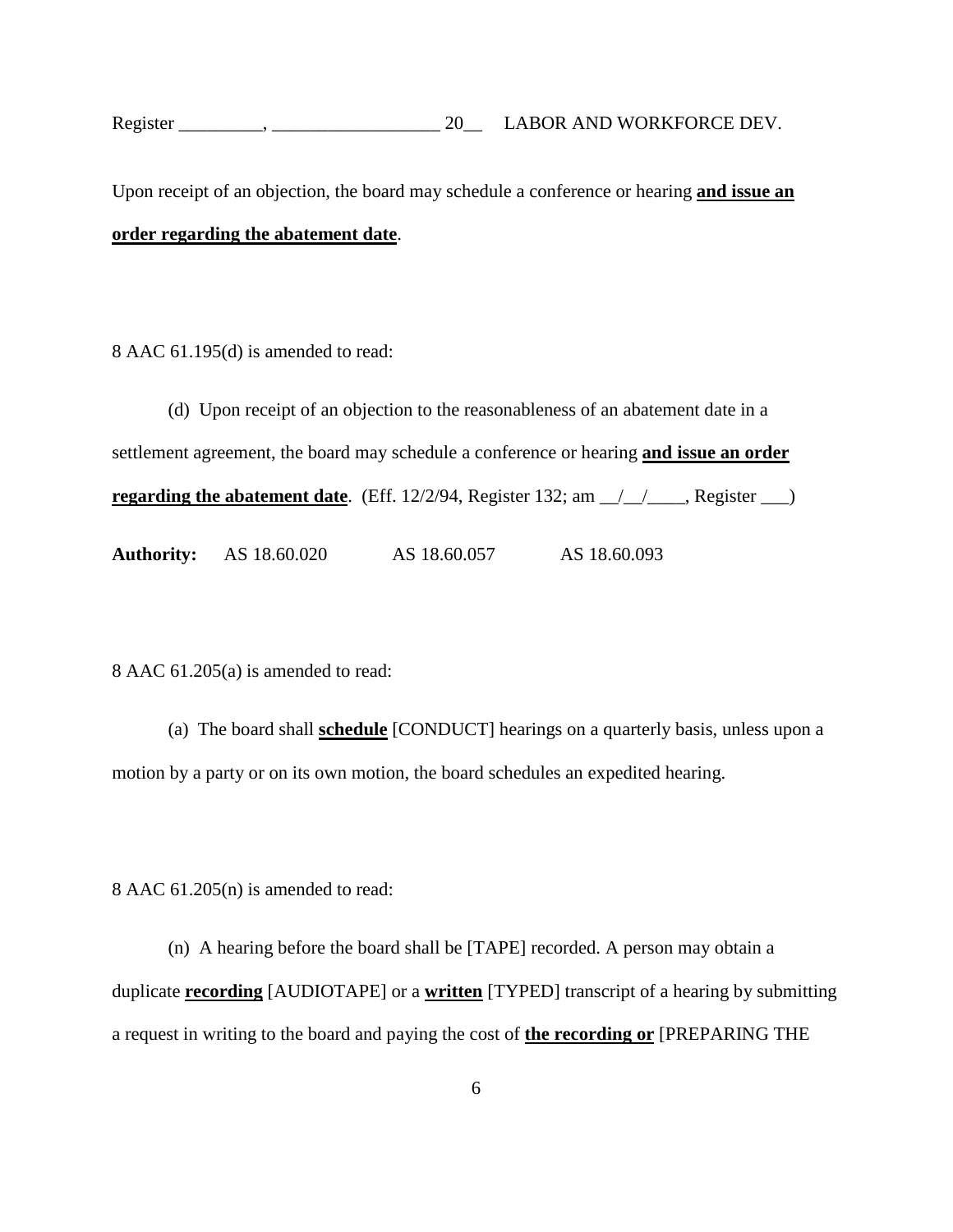DUPLICATE AUDIOTAPE OR TYPED] transcript. (Eff. 12/2/94, Register 132, am

 $\angle$   $\angle$   $\angle$   $\angle$  Register  $\angle$ 

**Authority:** AS 18.60.020 AS 18.60.057 AS 18.60.093

8 AAC 61.500 is amended to read:

**8 AAC 61.500. Filing discrimination complaints.** An employee, or a representative of an employee, who believes that a violation of AS 18.60.089 has occurred, may file a complaint. [THE COMPLAINT MUST BE IN WRITING AND MUST BE FILED WITH THE DEPARTMENT WITHIN 30 DAYS AFTER THE DISCRIMINATORY ACTION.] (Eff. 9/21/85, Register 95; am \_\_/\_\_/\_\_\_\_, Register \_\_\_)

**Authority:** AS 18.60.020 AS 18.60.030 AS 18.60.089 AS 08.52.040 AS 08.52.050

fee and providing a government-issued identification card containing the individual's

photograph. (Eff. 6/14/2006, Register 178; am \_\_/\_\_/\_\_\_\_, Register \_\_\_)

**Authority:** AS 08.52.010 AS 08.52.020 AS 08.52.030

AS 08.52.040 AS 08.52.050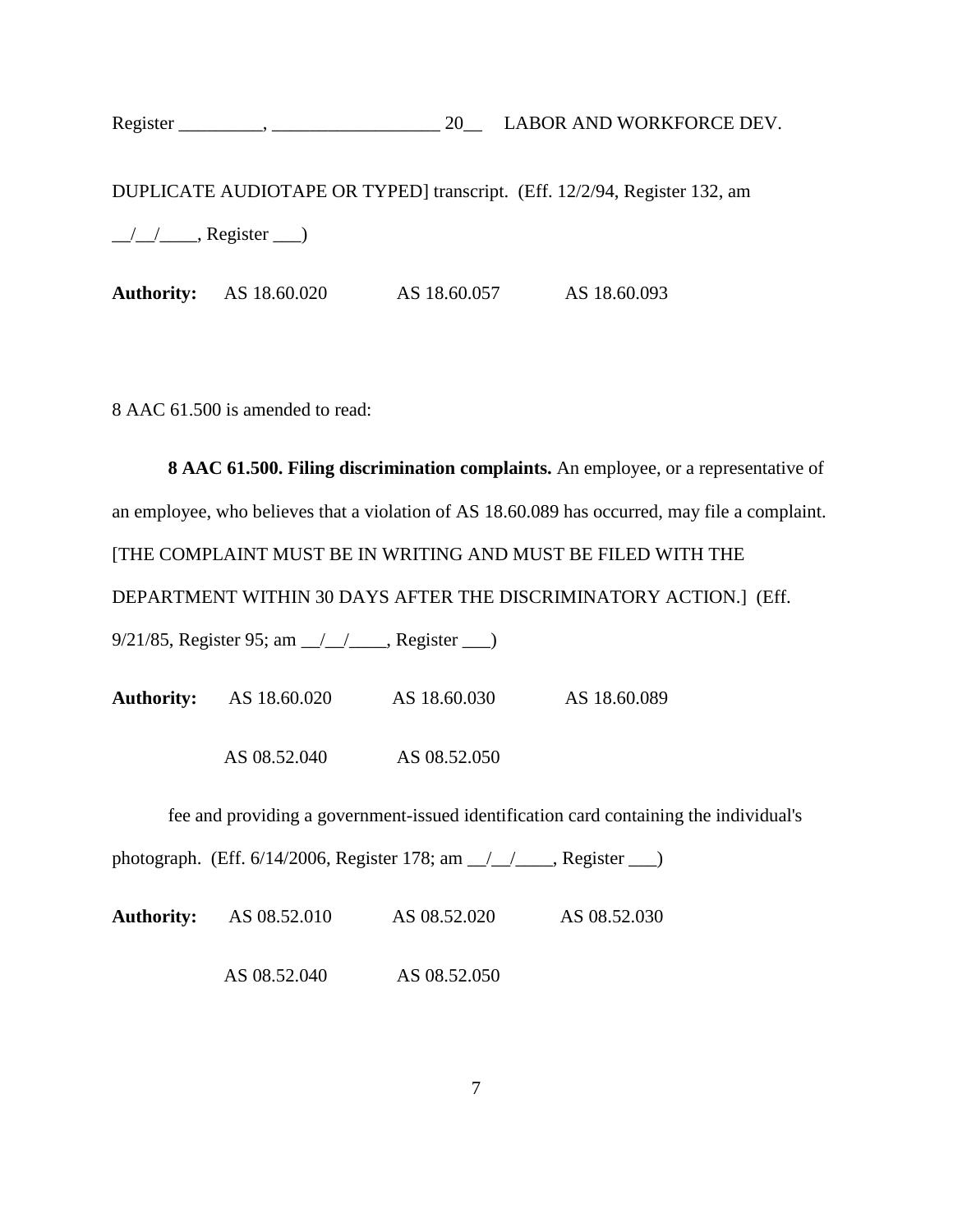| Register | LABOR AND WORKFORCE DEV. |
|----------|--------------------------|
|----------|--------------------------|

8 AAC 61.1010(c) is amended to read:

## (c) Under AS 18.60.030, 29 C.F.R. 1926.10 - 1926.29, **1926.31 - 1926.1153,**

**1926.1200 - 1926.1213, and 1926.1400 - 1926.1442** [AND 1926.31 – 1926.1152] as amended, are occupational safety and health standards in this state, as revised in this section and except as provided in 8 AAC 61.1145 - 8 AAC 61.1170.

(Eff. 12/6/95, Register 136; am 3/27/96, Register 137; am 10/4/97, Register 144; am 2/15/2001,

Register 157; am 10/6/2002, Register 164; am \_\_/\_\_/\_\_\_\_, Register \_\_\_)

**Authority:** AS 18.60.020 AS 18.60.030 AS 18.60.075

8 AAC 61.1050(a) is repealed:

(a) Repealed \_\_/\_\_/\_\_\_\_. [8 AAC 61.1050. ADDITIONAL PERMIT-REQUIRED CONFINED SPACE STANDARDS

(a) 29 C.F.R. 1910.146(a), AS AMENDED, IS REVISED TO READ: "THIS SECTION CONTAINS REQUIREMENTS FOR PRACTICES AND PROCEDURES TO PROTECT EMPLOYEES IN GENERAL INDUSTRY AND CONSTRUCTION INDUSTRY FROM THE HAZARDS OF ENTRY INTO PERMIT-REQUIRED CONFINED SPACES."]

8 AAC 61.1050(c) is amended to read: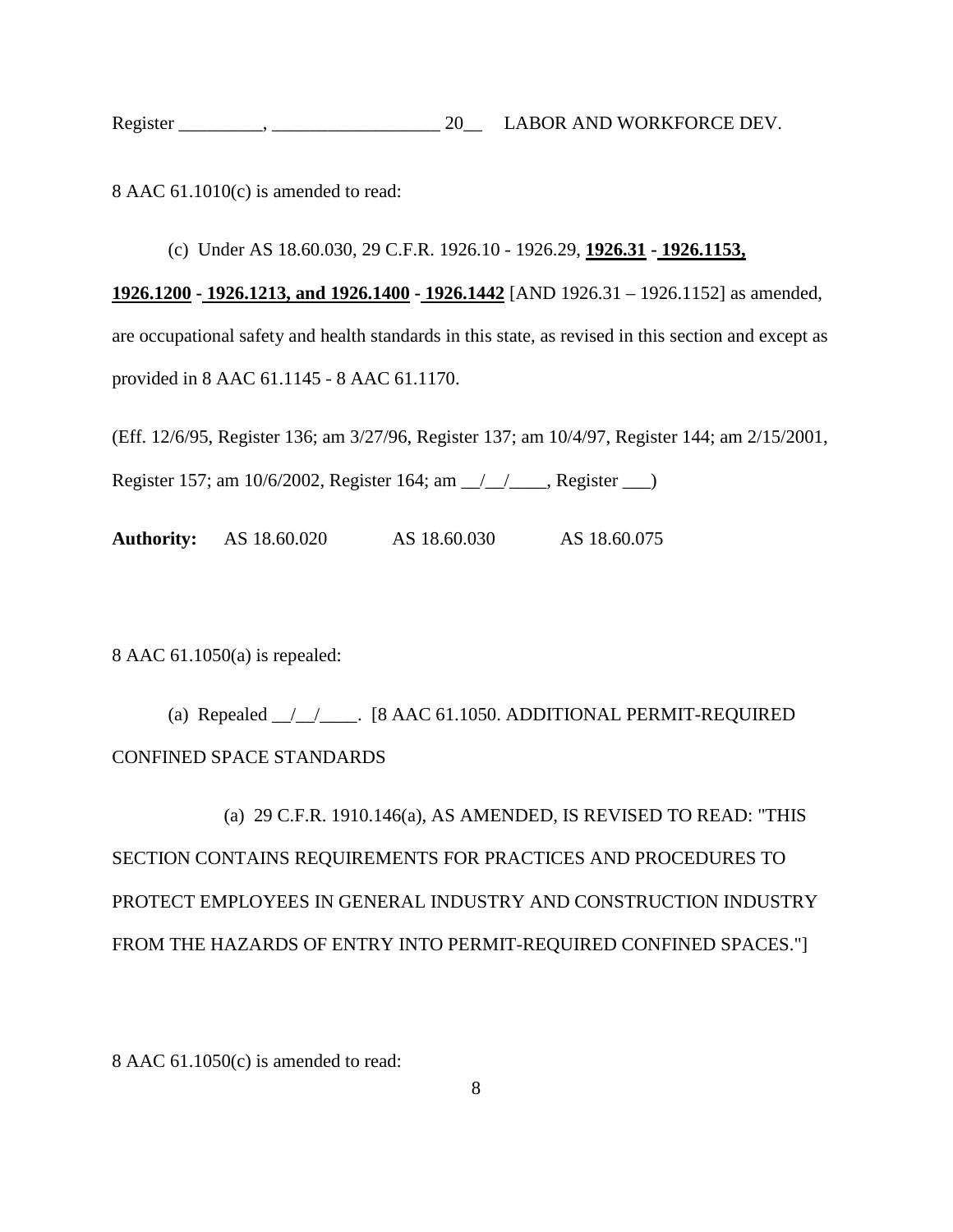| Register | LABOR AND WORKFORCE DEV. |
|----------|--------------------------|
|----------|--------------------------|

(c) The noted provided in 29 C.F.R. 1910.146 $(d)(6)$  is revised to read:

NOTE: Attendants may not be assigned to monitor more than one permit space. Attendants may be stationed at any location outside the permit space to be monitored as long as the duties described in 29 C.F.R. 1910.146(c)(5)(i) can be effectively performed [FOR EACH PERMIT SPACE THAT IS MONITORED BY THE ATTENDANT]. The attendant must be in direct and constant communication with the entrants.

(Eff. 12/6/95, Register 136; am \_\_/\_\_/\_\_\_\_, Register \_\_\_)

**Authority:** AS 18.60.020 AS 18.60.030 AS 18.60.075

8 AAC 61.1100 is amended to read:

**8 AAC 61.1100. Additional air contaminants standards.** Table Z-1-A of this section are the standards to test limits for air contaminants in place of Table Z-1 contained in 29 C.F.R. 1910.1000, as amended. **Notwithstanding Table Z-1-A, where 29 C.F.R. 1910.1053 applies, the permissible exposure limit for crystalline silica is 50 µg/m3.** (Eff. 12/6/95, Register 136; am 10/4/97, Register 144; am 9/27/98, Register 147; am \_\_/\_\_/\_\_\_\_, Register \_\_\_)

**Authority:** AS 18.60.020 AS 18.60.030 AS 18.60.075

8 AAC 61.1110(f)(2) is amended to read: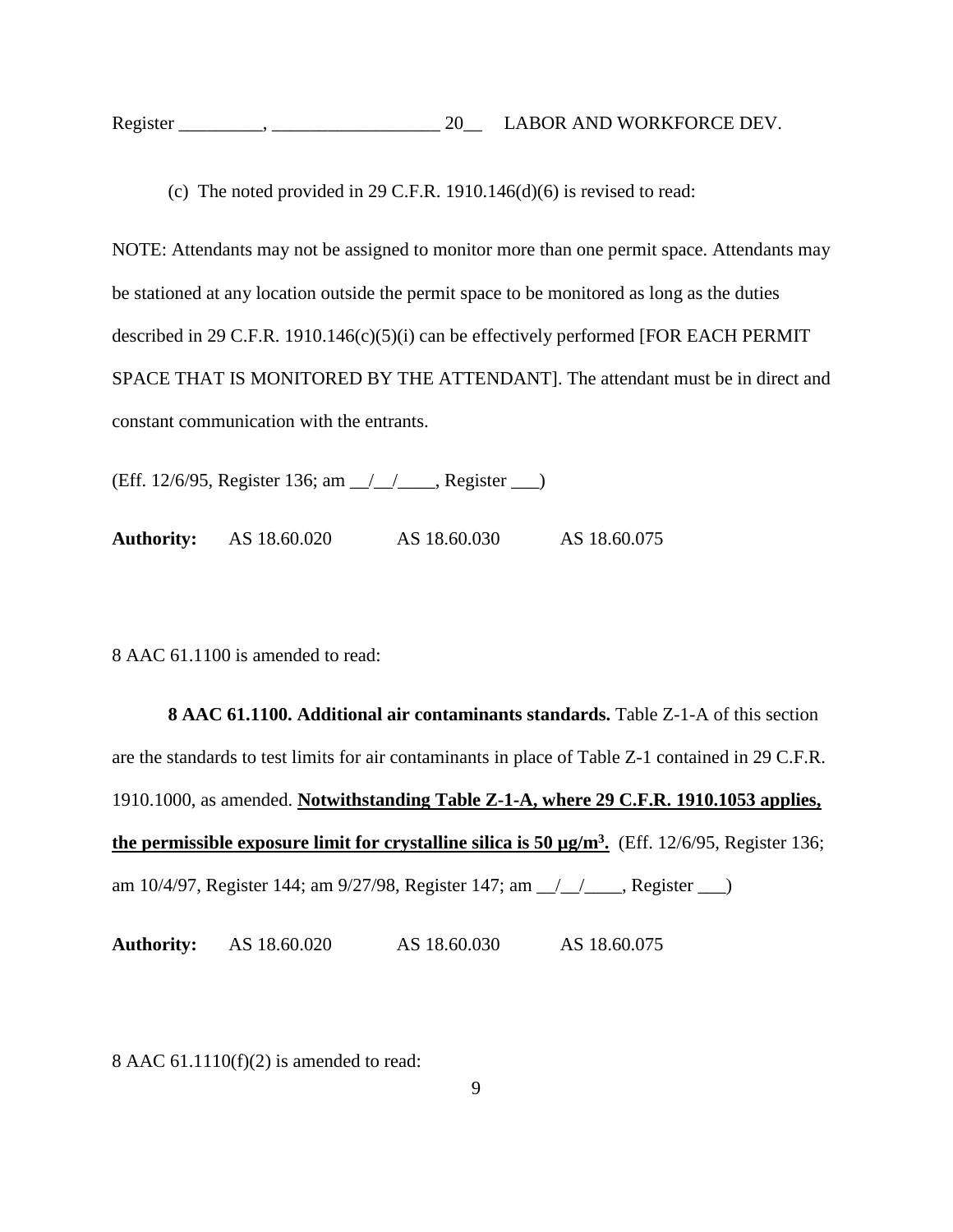(2) **safety data sheets** [MATERIAL SAFETY DATA SHEETS], physical agent data sheets, or equivalent information for each toxic or hazardous substance and physical agent to which an employee may be exposed in the work place must be posted;

8 AAC 61.1110(f)(3) is amended to read:

(3) instead of posting the information required under (2) of this subsection, an employer may post a list of the chemical name and product name of each toxic or hazardous substance and physical agent to which an employee may be exposed in the workplace, together with an identification of a location, in or near the workplace and accessible to employees, where an employee may inspect the **safety data sheets** [MATERIAL SAFETY DATA SHEETS], physical agent data sheets, or equivalent information at any time during the work shift;

(Eff. 12/6/95, Register 136; am \_\_/\_\_/\_\_\_\_, Register \_\_\_)

**Authority:** AS 18.60.020 AS 18.60.030 AS 18.60.075

8 AAC 61.1145 is amended to read:

## **8 AAC 61.1145. Additional air contaminate standards for construction.**

Notwithstanding 29 C.F.R. 1926.55, as amended, Table Z-1-A of 8 AAC 61.1100 sets out the